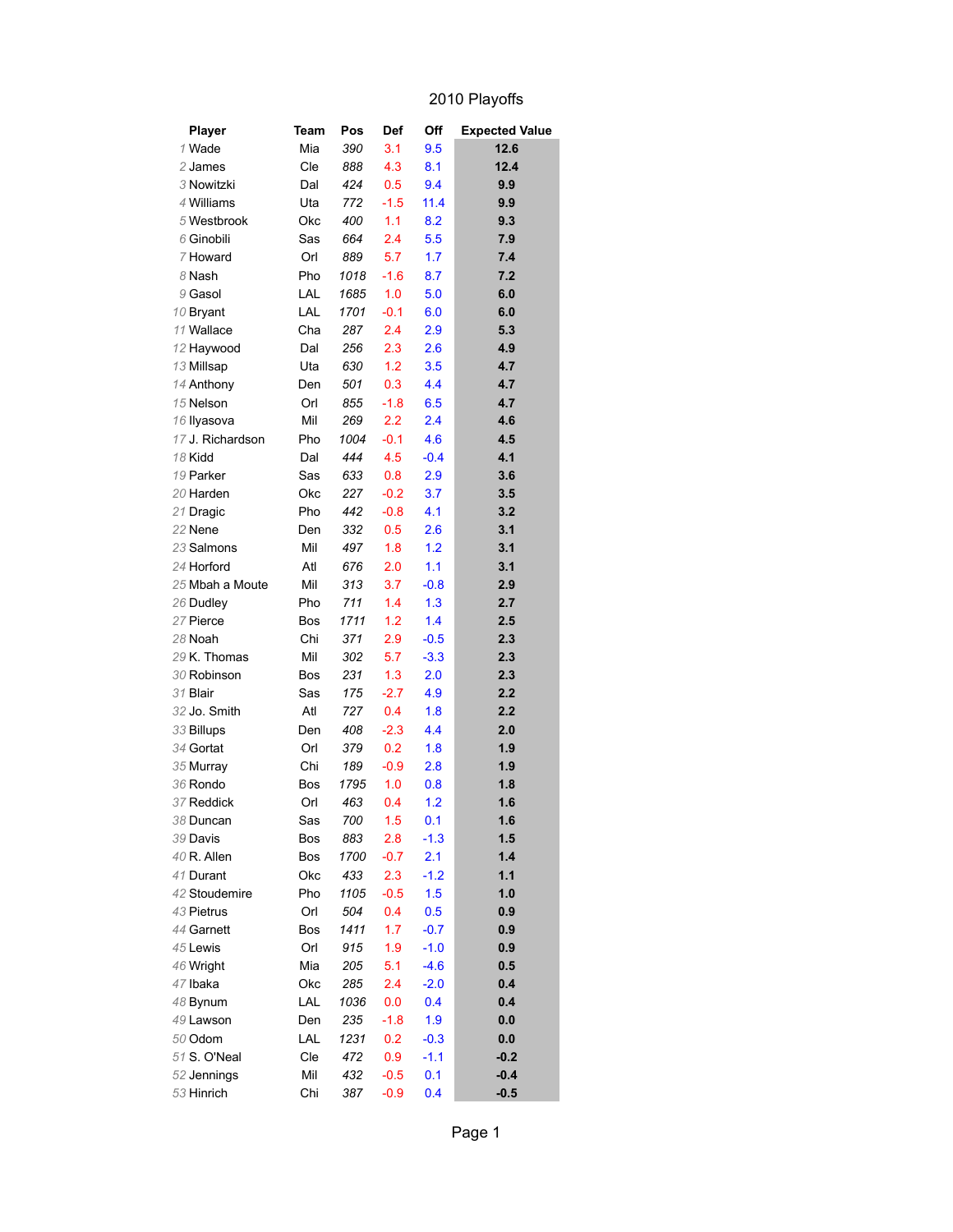## 2010 Playoffs

| 54 Hill          | Pho |      |        | $-1.4$ | $-0.6$ |
|------------------|-----|------|--------|--------|--------|
| 55 Afflalo       |     | 857  | 0.8    | 2.9    |        |
|                  | Den | 240  | $-3.5$ |        | $-0.6$ |
| 56 A. Parker     | Cle | 641  | 1.8    | $-2.4$ | $-0.6$ |
| 57 Moon          | Cle | 232  | 0.7    | $-1.6$ | $-0.9$ |
| 58 Crawford      | Atl | 615  | $-0.3$ | $-0.6$ | $-0.9$ |
| 59 Perkins       | Bos | 1059 | 4.0    | $-5.0$ | $-0.9$ |
| 60 Miller        | Por | 380  | $-1.4$ | 0.4    | $-1.0$ |
| 61 T. Allen      | Bos | 668  | 2.6    | $-3.6$ | $-1.0$ |
| 62 Batum         | Por | 255  | $-0.9$ | $-0.3$ | $-1.1$ |
| 63 Matthews      | Uta | 717  | 1.3    | $-2.5$ | $-1.1$ |
| 64 Stackhouse    | Mil | 253  | 1.1    | $-2.4$ | $-1.3$ |
| 65 Barnes        | Orl | 585  | 1.1    | $-2.5$ | $-1.3$ |
| 66 Thomas        | Cha | 165  | $-1.2$ | $-0.1$ | $-1.4$ |
| 67 Amundson      | Pho | 359  | $-1.6$ | 0.2    | $-1.4$ |
| 68 Aldridge      | Por | 417  | $-1.4$ | 0.0    | $-1.4$ |
| 69 JR Smith      | Den | 315  | $-0.7$ | $-0.7$ | $-1.5$ |
| 70 Johnson       | Atl | 772  | $-1.4$ | $-0.1$ | $-1.5$ |
| 71 Roy           | Por | 150  | 0.7    | $-2.5$ | $-1.8$ |
| 72 Rose          | Chi | 418  | $-3.7$ | 1.9    | $-1.8$ |
| 73 Frye          | Pho | 811  | 1.3    | $-3.1$ | $-1.9$ |
| 74 Camby         | Por | 285  | 1.2    | $-3.1$ | $-1.9$ |
| 75 Fisher        | LAL | 1395 | 0.3    | $-2.2$ | $-1.9$ |
| 76 Diaw          | Cha | 264  | 0.3    | $-2.3$ | $-1.9$ |
| 77 Farmar        | LAL | 558  | 0.9    | $-2.8$ | $-1.9$ |
| 78 Butler        | Dal | 374  | 1.3    | $-3.3$ | $-2.0$ |
| 79 Sefalosha     | Okc | 241  | 2.0    | $-4.0$ | $-2.0$ |
| 80 Arroyo        | Mia | 212  | 0.4    | $-2.4$ | $-2.1$ |
| 81 Ridnour       | Mil | 210  | $-2.5$ | 0.4    | $-2.1$ |
| 82 Bibby         | Atl | 507  | $-1.0$ | $-1.1$ | $-2.1$ |
| 83 Bonner        | Sas | 329  | 0.9    | $-3.0$ | $-2.1$ |
| 84 Fernandez     | Por | 218  | $-3.4$ | 1.1    | $-2.3$ |
| 85 Korver        | Uta | 408  | $-2.8$ | 0.4    | $-2.4$ |
| 86 Bayless       | Por | 303  | $-3.3$ | 0.8    | $-2.5$ |
| 87 Collison      | Okc | 242  | 2.8    | $-5.3$ | $-2.5$ |
| 88 S. Jackson    | Cha | 273  | 1.9    | $-4.4$ | $-2.5$ |
| 89 Artest        | LAL | 1553 | 0.2    | $-2.8$ | $-2.5$ |
| 90 Varejao       | Cle | 496  | 1.3    | $-3.8$ | $-2.6$ |
| 91 M. Williams   | Cle | 848  | $-3.5$ | 0.9    | $-2.6$ |
| 92 Jefferson     | Sas | 629  | 0.8    | $-3.5$ | $-2.7$ |
| 93 Webster       | Por | 278  | $-0.7$ | $-2.0$ | $-2.7$ |
| 94 Ge. Hill      | Sas | 649  | $-1.7$ | $-1.1$ | $-2.8$ |
| 95 Boozer        | Uta | 776  | $-2.0$ | $-1.0$ | $-3.0$ |
| 96 Barrea        | Dal | 192  | 0.1    | $-3.2$ | $-3.1$ |
| 97 Kristic       | Okc | 246  | $-1.5$ | $-1.7$ | $-3.2$ |
| 98 R. Wallace    | Bos | 753  | $-0.4$ | $-2.9$ | $-3.3$ |
| 99 Ma. Williams  | Atl | 556  | $-1.8$ | $-1.8$ | $-3.6$ |
| 100 R. Anderson  | Orl | 154  | 2.7    | $-6.3$ | $-3.6$ |
| 101 Carter       | Orl | 857  | $-3.0$ | $-0.8$ | $-3.8$ |
| 102 Delfino      | Mil | 395  | $-0.5$ | $-3.4$ | $-3.9$ |
| 103 Terry        | Dal | 316  | $-4.2$ | 0.2    | $-3.9$ |
| 104 Ja. Williams | Orl | 343  | $-1.9$ | $-2.1$ | $-3.9$ |
| 105 Felton       | Cha | 226  | $-4.2$ | 0.2    | $-4.0$ |
| 106 Miles        | Uta | 653  | $-2.5$ | $-1.6$ | $-4.0$ |
| 107 McDyess      | Sas | 461  | $-1.2$ | $-2.9$ | $-4.1$ |
|                  |     |      |        |        |        |